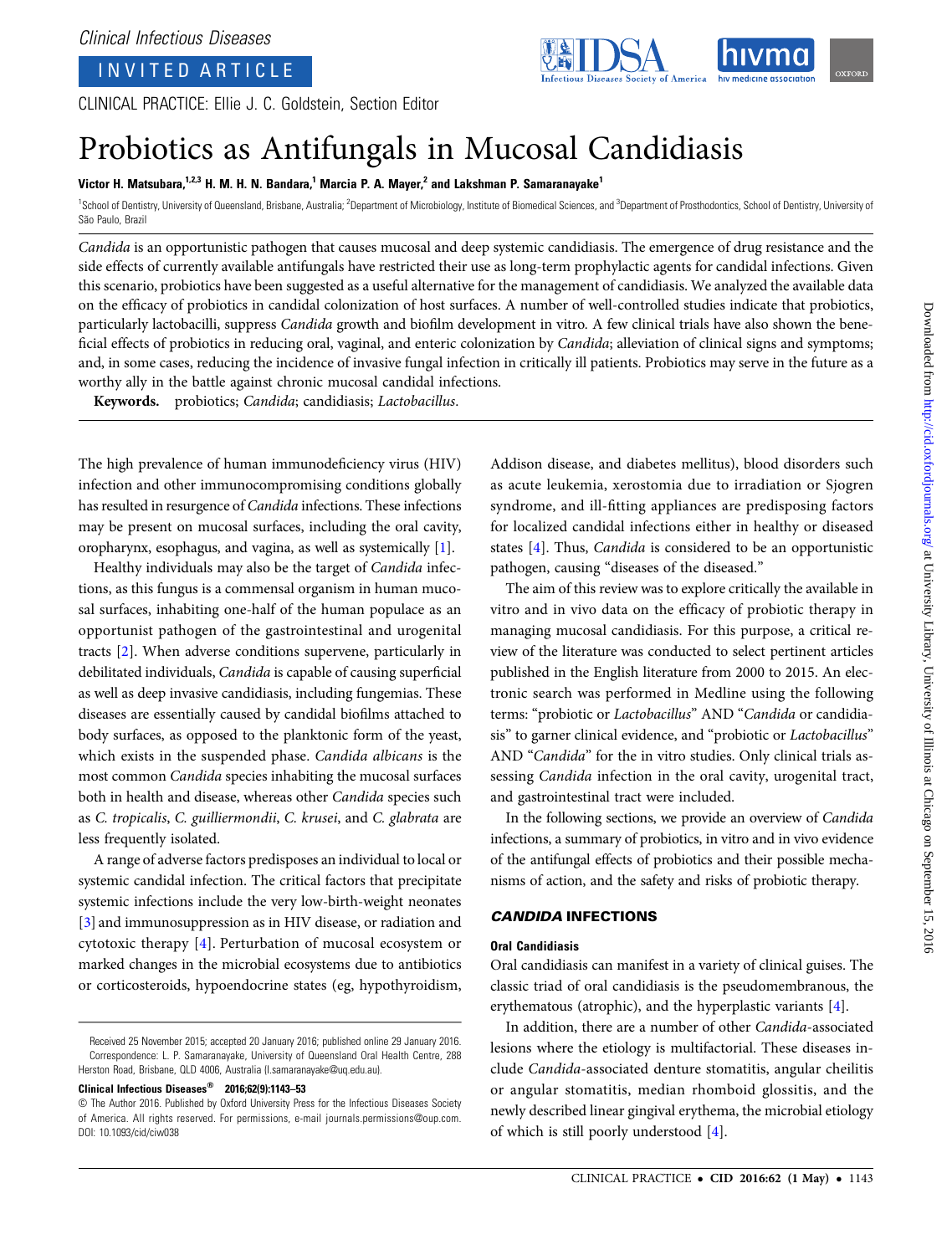## Extraoral and Systemic Candida Infections

Vulvovaginal Candida infection (VVC) is the second most common cause of vaginitis after bacterial vaginosis. Transmission of this yeast from the vagina to the mouths of newborns during birth is a major portal of oral infections in newborns, leading to the development of thrush [[2](#page-9-0)].

Candida inhabits the gastrointestinal (GI) tract in almost all humans, and most of the infections involving Candida are endogenously acquired from the GI tract. Candida can translocate into the bloodstream through the intact gastrointestinal mucosa and spread to visceral organs, leading to systemic candidiasis, especially in critically ill patients [[3\]](#page-9-0). Disruption of normal physiological barriers, such as gastric acidity and perturbations of the indigenous microflora of the colon, facilitate Candida overgrowth.

Within the GI tract, the most common site of infection is the esophagus. Candida may be associated with gastric ulcers as an opportunistic pathogen that delays ulcer healing and aggravates the disease [\[5\]](#page-9-0).

## Management of Candidiasis

For some decades, systemic antifungal agents have been successfully used to prevent mucosal as well as invasive fungal infections. However, due to the drug side effects (nausea, vomiting, and diarrhea), and potential emergence of resistant strains, antifungal prophylaxis has not been totally successful.

The commonly used antifungals are the polyenes (nystatin and amphotericin B) and azoles (fluconazole, itraconazole, voriconazole). Interestingly, the biofilm phase of Candida is much more resistant to all these antifungals compared with their planktonic counterparts [[6](#page-9-0)]. The limited spectrum and toxicity of available antifungals and the gradual emergence of resistance to these drugs are a concern; thus, alternative therapies are urgently warranted.

## PROBIOTICS

The use of probiotic bacteria against microbial infections has emerged as an alternative therapeutic technique for Candida infections in view of the limitations of the currently available antimicrobials.

Probiotics are defined as live microorganisms that, when administered or consumed in adequate quantities, confer health benefits on the host. Bacteria belonging to the genera Lactobacillus and Bifidobacterium and, to a lesser extent, Enterococcus, Streptococcus, and Saccharomyces have often been used as probiotics in food supplements for a considerable period of time [\[7\]](#page-9-0).

A safe probiotic needs to be of human origin, devoid of intrinsic and transmissible antibiotic resistance genes. The functional requirements of a probiotic include acid and bile tolerances, adequate adherence and colonization on epithelial surfaces, immunostimulation, and antagonistic activity against pathogens [[7](#page-9-0)].

## Therapeutic Potential of Probiotics

In therapeutic terms, probiotics are known to reduce Candida infections in different organ systems of the human body, and are generally considered to be beneficial for overall health. For instance, probiotics can combat diarrhea (mainly in children), and relieve lactose intolerance and symptoms of inflammatory bowel diseases [\[7](#page-9-0)]. Additionally, probiotic bacteria have been investigated for their potential for preventing cancers such as colorectal cancer [[8](#page-9-0)], regulating blood pressure [\[9](#page-9-0)], and suppressing cholesterol levels [[10\]](#page-9-0). The combination of probiotics with traditional treatment options are thought to generate better outcomes and disease resolution in different loci, with only a marginal increase in the treatment cost [\[7,](#page-9-0) [11](#page-9-0), [12](#page-9-0)].

## Probiotics as an Antimicrobial

Organisms of the genus Lactobacillus have been traditionally used as probiotics for decades, and they are deemed worthy as an alternative biological approach to combat bacterial and fungal pathogens in the oral cavity, GI tract, and urogenital system  $\left[1, 3, 11, 13-21\right]$  $\left[1, 3, 11, 13-21\right]$  $\left[1, 3, 11, 13-21\right]$  $\left[1, 3, 11, 13-21\right]$  $\left[1, 3, 11, 13-21\right]$  $\left[1, 3, 11, 13-21\right]$  $\left[1, 3, 11, 13-21\right]$  $\left[1, 3, 11, 13-21\right]$  $\left[1, 3, 11, 13-21\right]$ . It is noteworthy that the antimicrobial effect of probiotic bacteria is strain-specific; hence, the selection of probiotics for therapeutic purposes should be targeted for specific pathogens and their beneficial effects cannot be generalized [\[14](#page-9-0)]. In addition, there are reports of putative antiviral effects of probiotics, mainly against respiratory viral pathogens, in people of all ages [\[22](#page-10-0)].

## IN VITRO EVIDENCE OF THE ANTIFUNGAL EFFECTS OF PROBIOTICS

A number of in vitro studies have demonstrated the antifungal effect of polymicrobial combinations of probiotics against human C. albicans isolates from the oral cavity, GI tract, and genitourinary tract [[13,](#page-9-0) [14](#page-9-0), [23](#page-10-0)–[31\]](#page-10-0). Table [1](#page-2-0) illustrates the variety and the extent of bacterial strains used to evaluate the candidicidal activity of probiotic bacteria, beginning this millennium.

The probiotic bacteria that have been investigated against Candida species to date include Streptococcus salivarius K12 [\[23](#page-10-0)], Lactobacillus rhamnosus GR-1, Lactobacillus reuteri RC-14 [\[25](#page-10-0)], and also clinical isolates of Lactobacillus [\[27](#page-10-0), [30\]](#page-10-0).

Antimicrobial activity of lactobacilli is generally well known. Studies using antagonism in agar diffusion assays have demonstrated that Lactobacillus species inhibit the growth of both gram-positive and gram-negative pathogens (eg, Streptococcus mutans and *Escherichia coli*, respectively)  $[13, 14]$  $[13, 14]$  $[13, 14]$  $[13, 14]$ , in addition to Candida species [[13](#page-9-0), [14,](#page-9-0) [25,](#page-10-0) [27,](#page-10-0) [30](#page-10-0), [32](#page-10-0)]. Candida albicans was found to be more susceptible to the antifungal effect of Lactobacillus than C. tropicalis [[27\]](#page-10-0). Moreover, probiotic bacteria and their supernatant also exhibited growth inhibitory activities against C. glabrata [\[32](#page-10-0)]. The production of hydrogen peroxide by the probiotics that antagonize candidal growth was a notable phenomenon observed in a number of these studies [[27,](#page-10-0) [30](#page-10-0)].

Hyphae formation and adhesion assays were used to evaluate the effect of Saccharomyces boulardii [\[26](#page-10-0)] and S. salivarius [[23\]](#page-10-0)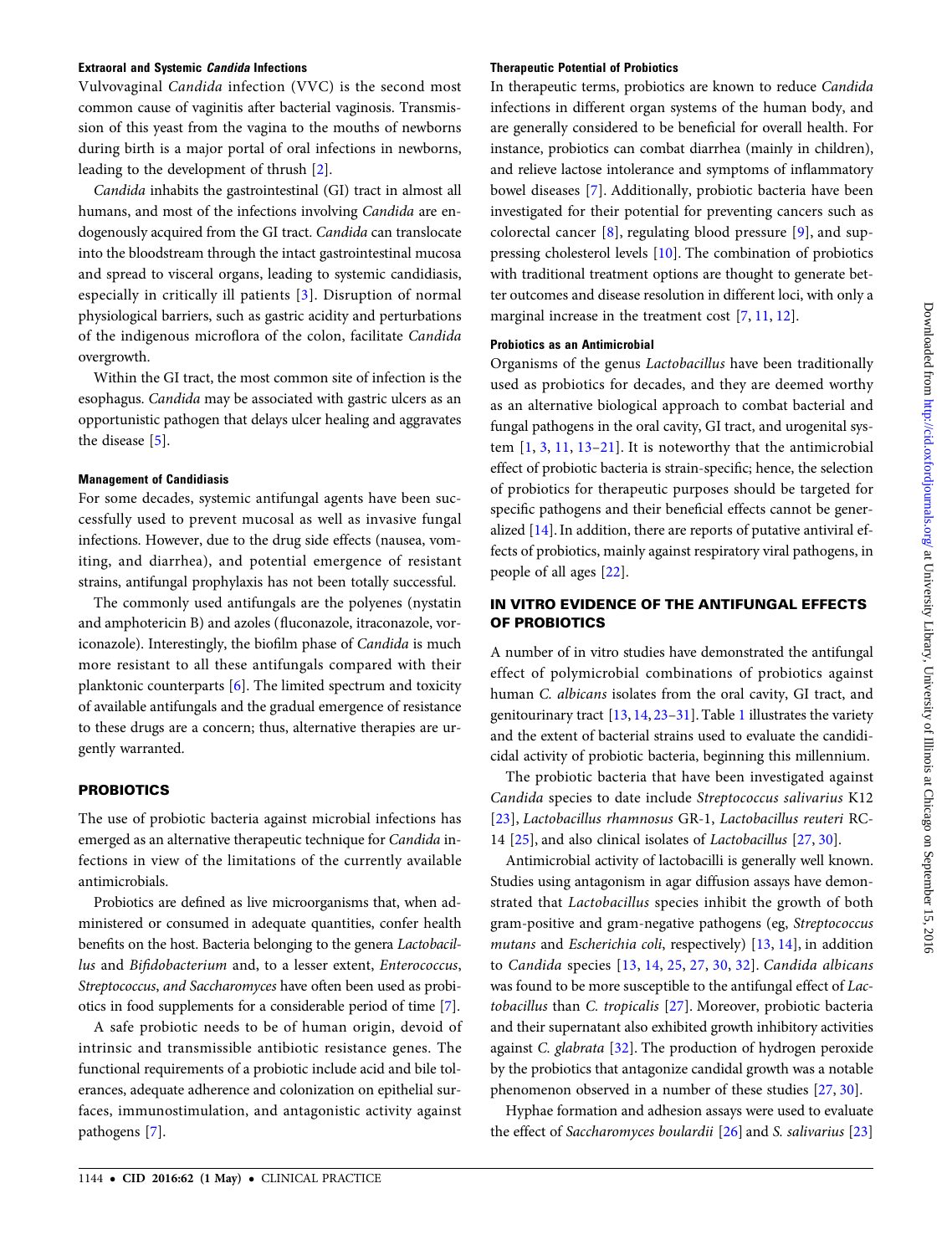## <span id="page-2-0"></span>Table 1. In Vitro Investigations on the Antifungal Effects of Probiotics

| Reference                    | Probiotics                                                                                                                                                                                                    | Pathogen                                                                                                                                                                                     | Method                                                                                                                                          | Results                                                                                                                                                                                                                                                                                                                                                                                                                                                                                                                            | Comments                                                                                                                                                                                                                                 |
|------------------------------|---------------------------------------------------------------------------------------------------------------------------------------------------------------------------------------------------------------|----------------------------------------------------------------------------------------------------------------------------------------------------------------------------------------------|-------------------------------------------------------------------------------------------------------------------------------------------------|------------------------------------------------------------------------------------------------------------------------------------------------------------------------------------------------------------------------------------------------------------------------------------------------------------------------------------------------------------------------------------------------------------------------------------------------------------------------------------------------------------------------------------|------------------------------------------------------------------------------------------------------------------------------------------------------------------------------------------------------------------------------------------|
| Strus et al,<br>2005 [27]    | 14 different strains:<br>Lactobacillus fermentum, Lactobacillus<br>rhamnosus, Lactobacillus plantarum,<br>Lactobacillus acidophilus                                                                           | Candida albicans,<br>Candida pseudotropicalis                                                                                                                                                | Antagonism on agar plates                                                                                                                       | - All probiotics inhibited the growth of<br>C. albicans to a certain degree<br>- Most lactobacilli were able at least slightly<br>inhibit the growth of C. pseudotropicalis                                                                                                                                                                                                                                                                                                                                                        | Anticandidal activity related to H <sub>2</sub> O <sub>2</sub><br>production and alternative mechanism.                                                                                                                                  |
| Thein et al,<br>2006 [28]    | L. acidophilus, Actinomyces israelii,<br>Prevotella nigrescens,<br>Porphyromonas gingivalis,<br>Pseudomonas aeruginosa,<br>Escherichia coli, Streptococcus<br>mutans, and Streptococcus<br><i>intermedius</i> | C. albicans 2560 g                                                                                                                                                                           | Biofilm assay (scanning<br>electron microscopy)                                                                                                 | - 48 h co-culture: All bacteria, except<br>S. mutans and S. intermedius, reduced<br>viable yeasts cells<br>C. albicans biofilm + P. aeruginosa:<br>reduced hyphal growth compared with<br>bacteria-free biofilm                                                                                                                                                                                                                                                                                                                    | Bacteria modulate C. albicans biofilm<br>formation in mixed species co-cultures and<br>affected the morphogenesis of the yeast.                                                                                                          |
| Hasslöf et al,<br>2010 [14]  | L. plantarum 299v, L. plantarum 931, L.<br>rhamnosus GG ATCC 53103, L.<br>rhamnosus LB21, and Lactobacillus<br>paracasei                                                                                      | MS:<br>- Reference strains:<br>S. mutans NCTC 10449,<br>S. mutans Ingbritt, and<br>Streptococcus sobrinus<br><b>OMZ176</b><br>- Clinical isolates:<br>S. mutans P1:27 and<br>S. mutans P2:29 | Agar overlay interference tests.<br>Four concentrations of<br>probiotics were tested (10 <sup>9</sup> ,<br>$10^7$ , $10^5$ , and $10^3$ CFU/mL) | MS:<br>- 10 <sup>9</sup> to 10 <sup>5</sup> CFU/mL: all lactobacilli strains<br>inhibited the growth of the MS strains<br>completely (except L. acidophilus La5)<br>10 <sup>3</sup> CFU/mL: only L. plantarum 299v and<br>L. plantarum 931 displayed a total growth<br>inhibition for all MS. L. rhamnosus GG<br>ATCC 53103 inhibited the growth slightly<br>for 3 MS                                                                                                                                                              | L. acidophilus La5: weaker inhibition capacity<br>in comparison with the other probiotic<br>strains $(P < .05)$ .<br>All the tested Lactobacillus strains reduced<br>Candida growth, but the effect was<br>generally weaker than for MS. |
|                              |                                                                                                                                                                                                               | C. albicans:<br>- Reference strains:<br>C. albicans ATCC 28366.<br>C. albicans ATCC 10231<br>- Clinical isolates:<br>C. albicans 1957,<br>C. albicans 3339 and<br>C. albicans GDM8           |                                                                                                                                                 | C. albicans:<br>$-10^9$ and $10^7$ CFU/mL; all lactobacilli except<br>L. acidophilus La5 and Lactobacillus<br>reuteri PTA 5289 inhibited all Candida<br>strains completely<br>- 10 <sup>5</sup> CFU/mL: <i>L. rhamnosus</i> strains,<br>L. paracasei, and L. reuteri PTA 5289<br>displayed a slight inhibition. L. acidophilus<br>La5 showed no inhibition. L. plantarum<br>and L. reuteri ATCC 55730 executed a total<br>inhibition<br>- 10 <sup>3</sup> CFU/mL: No inhibition was recorded<br>except for the L plantarum strains |                                                                                                                                                                                                                                          |
| Murzyn et al,<br>2010 [26]   | Saccharomyces boulardii                                                                                                                                                                                       | C. albicans SC5314                                                                                                                                                                           | Hyphae formation assay<br>Adhesion assay<br>Gene expression assay                                                                               | Active compounds of probiotic yeast<br>reduced Candida virulence factors (hyphae<br>formation, cell adhesion, and biofilm<br>formation)<br>- Yeast extract and capric acid reduced<br>expression of HWP1, INO1, and CSH1<br>genes in C. albicans cells                                                                                                                                                                                                                                                                             | Capric acid was the main compound affecting<br>hyphae formation, Candida adhesion, and<br>biofilm formation.                                                                                                                             |
| Ishijima et al,<br>2012 [23] | Streptococcus salivarius K12                                                                                                                                                                                  | C. albicans (clinical isolate)                                                                                                                                                               | Germ tube formation and<br>mycelial growth of<br>C. albicans (adherence to<br>plastic substratum)<br>- Deferred streak assay                    | S. salivarius reduced adherence of<br>mycelial form to plastic substratum,<br>increased the number of planktonic<br>Candida cells in culture medium, but did<br>not inhibit C. albicans strain<br>Probiotic bacteria preferentially bound to<br>hyphae                                                                                                                                                                                                                                                                             | S. salivarius K12 was not directly fungicidal,<br>but appeared to inhibit Candida adhesion to<br>the substratum.                                                                                                                         |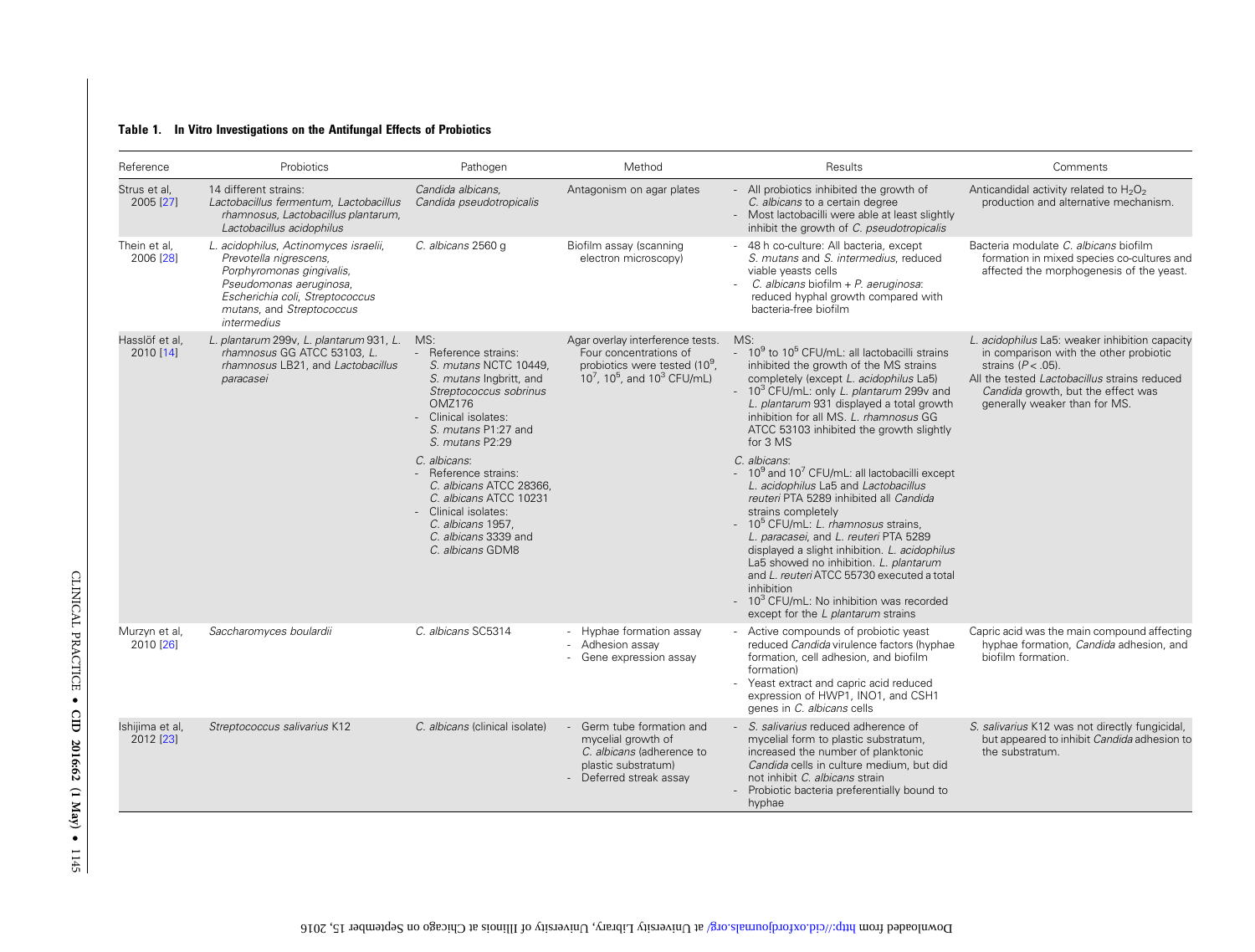#### Table 1 continued.

| Reference                         | Probiotics<br>Pathogen<br>Method<br>Results                                                                                       |                                                                                                                                                     |                                                                                                                                                  | Comments                                                                                                                                                                                                                                                                                                                                                                                                                                                                                                             |                                                                                                                                                                                                                                                                                |  |
|-----------------------------------|-----------------------------------------------------------------------------------------------------------------------------------|-----------------------------------------------------------------------------------------------------------------------------------------------------|--------------------------------------------------------------------------------------------------------------------------------------------------|----------------------------------------------------------------------------------------------------------------------------------------------------------------------------------------------------------------------------------------------------------------------------------------------------------------------------------------------------------------------------------------------------------------------------------------------------------------------------------------------------------------------|--------------------------------------------------------------------------------------------------------------------------------------------------------------------------------------------------------------------------------------------------------------------------------|--|
| Köhler et al,<br>2012 [25]        | L. rhamnosus GR-1 and L. reuteri RC-<br>14<br>Lactobacillus johnsonii PV016 and<br>Staphylococcus aureus ATCC 25923<br>(controls) | C. albicans SC5314.                                                                                                                                 | Antagonism on agar plates and<br>in broth cultures                                                                                               | 48 h: Lactobacillus GR-1 and RC-1 showed<br>visible zones of fungal growth inhibition<br>around them<br>- L. johnsonii: very weak inhibition zone<br>S. aureus: no inhibition zones<br>- C. albicans growth was suppressed at low<br>pH by the Lactobacillus culture<br>supernatants<br>- Probiotics inhibited genes associated with<br>biofilm formation                                                                                                                                                            | Lactic acid at low pH environment: major role<br>in fungal growth inhibition. Glucose or<br>other nutrient exhaustion was not a likely<br>cause for fungal inhibition. H <sub>2</sub> O <sub>2</sub><br>production may be an anti-Candida factor.                              |  |
| Coman et al,<br>2014 [13]         | L. rhamnosus IMC 501<br>L. paracasei IMC 502<br>Combination of both (SYNBIO)                                                      | Gram-positive, gram-<br>negative bacteria<br>- C. albicans, Candida<br>glabrata, Candida krusei,<br>Candida parapsilosis, and<br>Candida tropicalis | Modified cross-streak<br>method<br>- Radial streak method<br>Agar well diffusion method                                                          | L. rhamnosus<br>- Inhibitory activity against both gram-<br>positive and gram-negative bacteria, and<br>against 2 C. albicans strains (ATCC 10261<br>and ISS7)<br>L. paracasei<br>Inhibitory effect on gram-positive and<br>÷.<br>gram-negative bacteria, especially<br>S. aureus and Proteus mirabilis. All<br>Candida spp were inhibited except<br>C. glabrata and C. tropicalis<br>SYNBIO- Inhibitory activity against most of<br>the bacteria and fungi strains, especially                                      | L. paracasei IMC 502: higher activity toward<br>all the pathogens, especially Candida<br>strains; strong inhibition registered for<br>SYNBIO.                                                                                                                                  |  |
|                                   |                                                                                                                                   |                                                                                                                                                     |                                                                                                                                                  | C. albicans and C. krusei                                                                                                                                                                                                                                                                                                                                                                                                                                                                                            |                                                                                                                                                                                                                                                                                |  |
| Verdenelli et al,<br>2014 [30]    | L. paracasei subsp paracasei,<br>L. plantarum, L. fermentum,<br>L. rhamnosus IMC 501, and<br>L. paracasei IMC 502                 | C. albicans, C. glabrata,<br>C. krusei, C. parapsilosis,<br>C. tropicalis (clinical<br><i>isolates</i> )                                            | - Agar well diffusion assay<br>and radial method<br>- Coaggregation assay                                                                        | - Well diffusion assay: no inhibition against<br>Candida spp<br>- Radial method: All lactobacilli had the<br>capacity to inhibit Candida in different<br>degrees                                                                                                                                                                                                                                                                                                                                                     | Inhibition and coaggregation ability vary<br>according to the Lactobacillus strain and<br>the pathogen involved                                                                                                                                                                |  |
| Kheradmand<br>et al, 2014<br>[24] | L. plantarum (ATCC 8014) and L.<br>johnsonii (clinical isolate) enriched or<br>not with SeNPs                                     | C. albicans (ATCC 14053)                                                                                                                            | - Conventional hole-plate<br>diffusion method and time-<br>kill assay using probiotic<br>supernatant (grown with or<br>without selenium dioxide) | Conventional hole-plate diffusion:<br>L. plantarum and L. johnsonii supernatant<br>grown with selenium dioxide showed<br>potent anti-Candida activity.<br>No antifungal effect was observed with<br>supernatant without selenium<br>Time-kill assav:<br>- No viable C. albicans was present after 4 h<br>incubation with culture supernatants<br>grown with selenium dioxide<br>- Viable C. albicans cells were present even<br>after 24 h incubation with culture<br>supernatants grown without selenium<br>dioxide | Direct antifungal effect was observed when<br>selenium-enriched Lactobacillus spp were<br>co-cultured with C. albicans. The strong<br>inhibition of C. albicans by supernatant of<br>selenium-enriched Lactobacillus spp<br>indicated the release of potent<br>exometabolites. |  |
|                                   |                                                                                                                                   |                                                                                                                                                     | - Time-kill assay using probiotic<br>cell suspension (grown<br>with or without selenium<br>dioxide)                                              | After 0.5 h, Lactobacillus strains without<br>SeNPs decreased the viability of<br>C. albicans by approximately 10-fold.<br>SeNP-enriched species decreased<br>$1000-fold$                                                                                                                                                                                                                                                                                                                                            |                                                                                                                                                                                                                                                                                |  |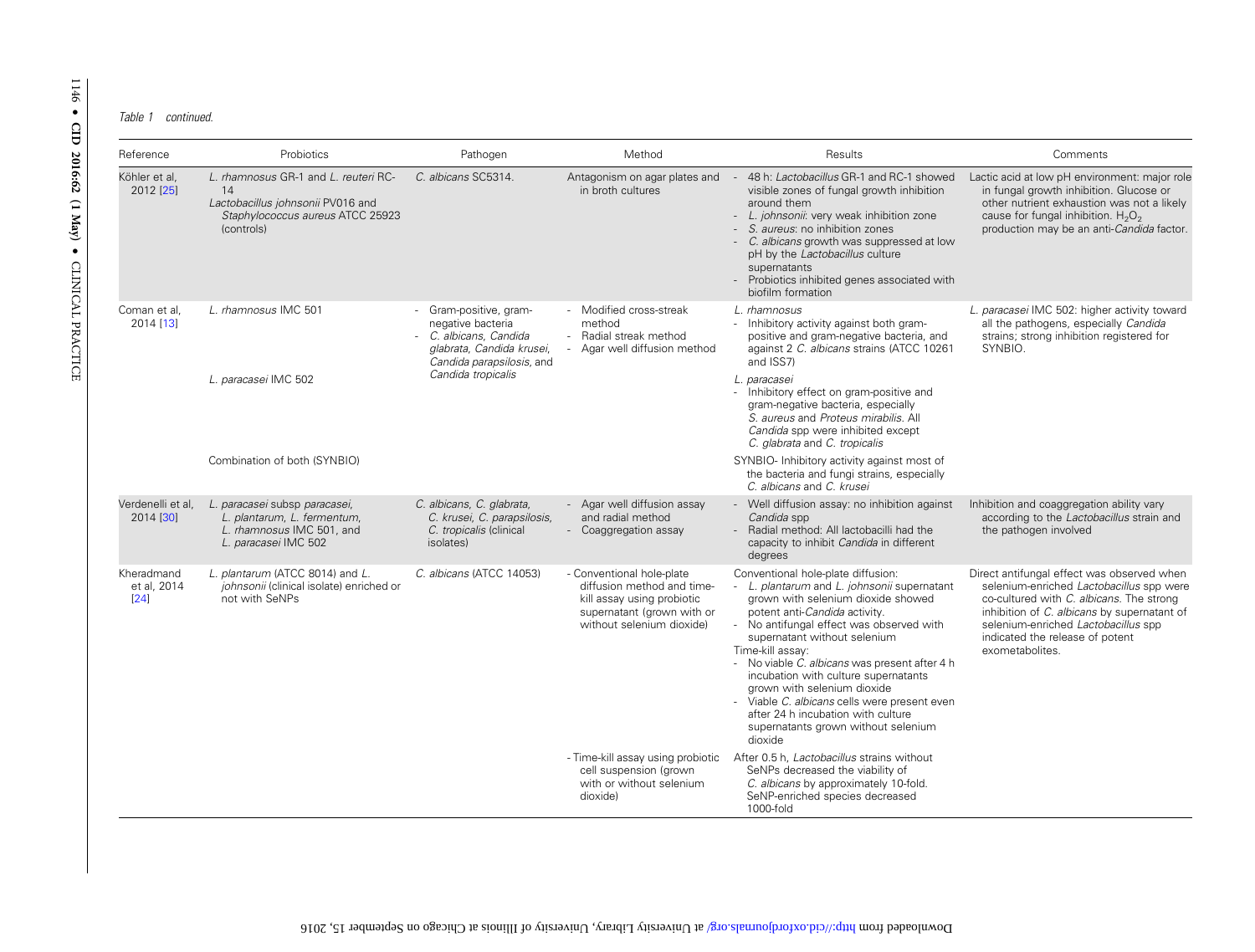| ı, |
|----|

| Table 1 continued.          |                                                                                                                                                                                        |                                                |                                                                                                                                                                 |                                                                                                                                                                                                                                                            |                                                                                                                                                                                                                                                    |
|-----------------------------|----------------------------------------------------------------------------------------------------------------------------------------------------------------------------------------|------------------------------------------------|-----------------------------------------------------------------------------------------------------------------------------------------------------------------|------------------------------------------------------------------------------------------------------------------------------------------------------------------------------------------------------------------------------------------------------------|----------------------------------------------------------------------------------------------------------------------------------------------------------------------------------------------------------------------------------------------------|
| Reference                   | Probiotics                                                                                                                                                                             | Pathogen                                       | Method                                                                                                                                                          | Results                                                                                                                                                                                                                                                    | Comments                                                                                                                                                                                                                                           |
| Ujaoney et al.<br>2014 [29] | salivarius, Bifidobacterium bifidum,<br>actobacillus GG, and Bacillus<br>L. acidophilus, L. mamnosus, L.<br>Streptococcus thermophilus,<br>Bifidobacterium infantis,<br>coagulans BC30 | C. albicans 10341                              | Biofilm assay on denture strips<br>using bacterial suspensions<br>and probiotic supernatants<br>(XTT quantification)                                            | formation than their bacterial counterparts<br>and significant inhibitory effect on biofilm<br>Probiotics' supernatant provided a stronger                                                                                                                 | Depletion of nutrients in the culture media by<br>overgrowth of the probiotic bacteria may<br>inhibit fungal growth.                                                                                                                               |
| 2015 [31]<br>Vilela et al   | L. acidophilus ATCC 4356                                                                                                                                                               | ATCC 18804<br>C. albicans                      | Biofilm assay and C. albicans<br>filamentation assay using<br>light microscope                                                                                  | Less hyphae formation in the presence of<br>L. acidophilus culture filtrate reduced the<br>growth of C. albicans cells by 45.1%<br>L. acidophilus cells or culture filtrate                                                                                | L. acidophilus produced substances with anti-<br>Candida activity, presenting an indirect<br>effect on Candida.                                                                                                                                    |
| 2015 [32]<br>Chew et al,    | L. mamnosus GR-1 and L. reuteri RC-                                                                                                                                                    | C. glabrata ATCC 2001 and<br>clinical isolates | Candida viability assay using<br>Plate-based microtiter assay<br>confocal laser scanning<br>Spot overlay assay<br>Aggregation assay<br>MATH assay<br>microscopy | and candidicidal activity against C. glabrata<br>autoaggregation and coaggregation in the<br>activities (bacterial cells and supernatant)<br>Probiotic strains exhibit growth inhibitory<br>Both probiotic strains exhibited strong<br>presence of Candida | aggregates. Reduction of pH plays role on<br>the antifungal effect of probiotic, but not<br>$H_2O_2$ . Other inhibitory mechanisms or<br>colonization through the formation of<br>Lactobacilli may prevent C. glabrata<br>beviovni ed yam ayawhtsc |
|                             |                                                                                                                                                                                        |                                                |                                                                                                                                                                 | Abbreviations: CFU, colony-forming units; H <sub>2</sub> O <sub>2</sub> , hydrogen peroxide; MATH, microbial adhesion to hydrocarbons; MS, mutans streptococi; SeNPs, selenium dioxide nanoparticles; XTT, tetrazolium salt.                               |                                                                                                                                                                                                                                                    |

on C. albicans. Saccharomyces boulardii appears to secrete an active compound that inhibits filamentation of C. albicans and its mycelial development, a crucial virulence attribute of this fungal pathogen. Streptococcus salivarius K12 was not directly fungicidal, but appeared to inhibit Candida adhesion to the substratum and increase the planktonic cells in culture medium [[23\]](#page-10-0).

The effect of probiotics may be time dependent. Using a time-kill assay, some investigators have attempted to reinforce the probiotic effect of bacteria by supplementing the medium with chemical adjuvants, such as selenium. The latter is an essential micromineral that regulates metabolism and is known to reinforce immunity. Selenium nanoparticle-enriched Lactobacillus plantarum and Lactobacillus johnsonii cells and supernatant have shown higher antifungal activity against C. albicans than controls devoid of the nanoparticles [\[24](#page-10-0)]. These data, yet to be con firmed, exemplify how probiotics could be synergized and deserve further study.

Experiments on the effect of probiotics on *Candida* biofilms, as opposed to their suspended planktonic phase, provide another fascinating glimpse of how probiotics behave [\[28](#page-10-0), [29,](#page-10-0) [31](#page-10-0)]. It has been shown that a number of bacteria can interfere with the bio film growth by reducing hyphal development [[28](#page-10-0) , [31](#page-10-0)], a result akin to that described above [[26](#page-10-0)]. Ujaoney et al [\[29\]](#page-10-0) reported that the probiotic cell-free supernatant had a strong and signi ficant inhibitory effect on bio film development on denture acrylic strips than the bacteria per se, indicating that the inhibitory agent is an exometabolite secreted into the medium.

Chew et al [\[32](#page-10-0)], using confocal laser scanning microscopy, also demonstrated the candidicidal effect of planktonic lactobacilli and their supernatant against C. glabrata, another common fungal pathogen.

As summarized in Table [1](#page-2-0), there is now a convincing body of in vitro data to indicate the antifungal effect of probiotics against Candida species. The challenge now is to clarify the mechanisms involved and harness these in further translational work. Investigations of the molecular mechanisms underlying the probiotic effect using gene expression and related technology are likely to yield interesting data in this regard.

## IN VIVO EVIDENCE OF THE ANTIFUNGAL EFFECTS OF PROBIOTICS

As opposed to the in vitro studies reported above, a number of in vivo studies have also been performed over the past decade or so to substantiate the antifungal activity of probiotics in humans (Table [2](#page-5-0)). The oral cavity, GI tract, and urogenital tract have been the major loci of investigation, as these sites are susceptible to Candida infections.

## Oral Cavity

Despite the high prevalence of oral candidal infections in predisposed populations the world over, and the recalcitrance and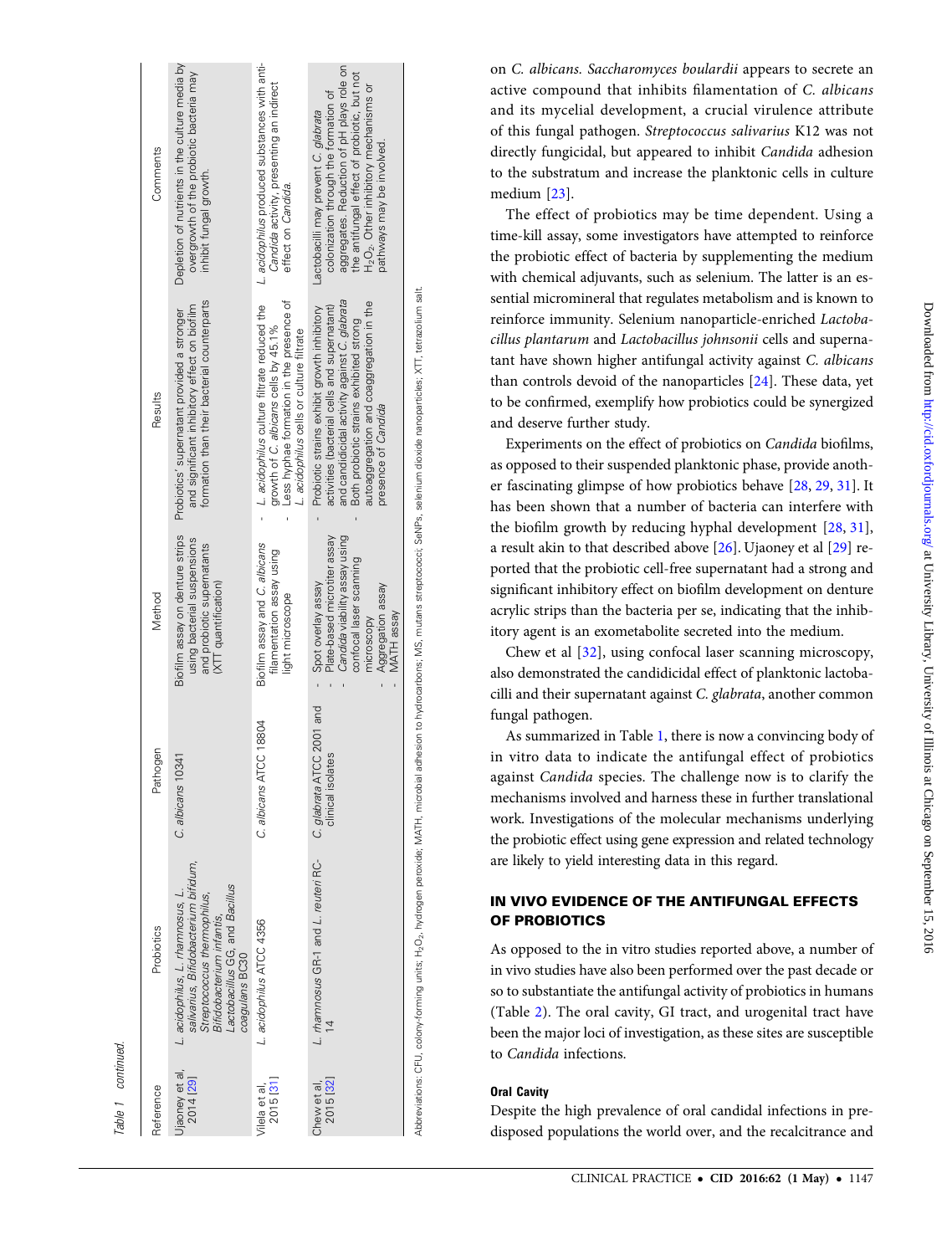## <span id="page-5-0"></span>Table 2. Clinical Investigations on the Antifungal Effects of Probiotics in the Oral Cavity, Urogenital Tract, and Gastrointestinal Tract of Humans

| Reference                         | Site of Action | Probiotic                                                                                                                       | Pathogen                                                                                                                                               | Method                                                                                                                                                                                                                                                                                                                                  | Results                                                                                                                                                                                                                                          | Comments                                                                                                                 |
|-----------------------------------|----------------|---------------------------------------------------------------------------------------------------------------------------------|--------------------------------------------------------------------------------------------------------------------------------------------------------|-----------------------------------------------------------------------------------------------------------------------------------------------------------------------------------------------------------------------------------------------------------------------------------------------------------------------------------------|--------------------------------------------------------------------------------------------------------------------------------------------------------------------------------------------------------------------------------------------------|--------------------------------------------------------------------------------------------------------------------------|
| Hatakka et al,<br>2007 [15]       | Oral cavity    | Lactobacillus rhamnosus<br>GG (ATCC 53103),<br>L. rhamnosus LC705,<br>Propionibacterium<br>freudenreichii subsp<br>shermanii JS | Candida albicans, Candida<br>glabrata, Candida krusei,<br>and Candida tropicalis                                                                       | - RCT: 276 elderly people<br>Probiotic therapy: daily consumption of<br>50 g of probiotic cheese or control cheese<br>for 16 wk<br>- Community periodontal index and mucosal<br>lesions were recorded. Sampling for oral<br>yeasts was undertaken                                                                                       | Prevalence of yeast in saliva<br>decreased in the probiotic<br>group from 30% to 21% (32%<br>reduction), and increased in<br>the control group from 28% to<br>34%<br>- Probiotic intervention reduced<br>the risk of high yeast counts<br>by 75% | Probiotic reduced the prevalence<br>of hyposalivation; No adverse<br>events were observed.                               |
| Mendonca<br>et al. 2012<br>$[39]$ | Oral cavity    | Lactobacillus casei and<br>Bifidobacterium breve                                                                                | C. albicans, C. tropicalis,<br>Candida quilliermondii,<br>C. glabrata, Candida<br>lipolytica, C. krusei,<br>Candida kefyr, and<br>Candida parapsilosis | - 42 women (aged $\geq 65$ y)<br>- Probiotic therapy: 3 times weekly for 30 d<br>Saliva sample collection for Candida cell<br>quantification (CFU counting) and IqA<br>analysis (ELISA)                                                                                                                                                 | Reduction of Candida<br>prevalence from 92.9% to<br>85.7%<br>- Increase of anti-Candida IqA<br>levels                                                                                                                                            | C. albicans was the most<br>frequently species isolated<br>before and after probiotic<br>consumption.                    |
| Sutula et al,<br>2012 [33]        | Oral cavity    | L. casei Shirota                                                                                                                | Candida spp Streptococcus<br>mutans and gram-negative<br>anaerobic species                                                                             | - 7 healthy complete denture wearers (aged<br>$\geq 55 \text{ V}$<br>- Probiotic therapy: once daily, with the<br>denture in position, for 28 d<br>Samples of saliva, tongue, and denture<br>biofilm were collected                                                                                                                     | No effect of probiotic on<br>occurrence and viability of<br>Candida<br>- No significant change in the<br>viability of Streptococcus<br>mutans and gram-negative<br>anaerobes                                                                     | Small sample group $(n = 7)$<br>completed the study protocol.                                                            |
| Sutula et al.<br>2013 [34]        | Oral cavity    | L. casei Shirota                                                                                                                | Candida spp<br>Gram-negative anaerobic<br>species                                                                                                      | 21 healthy dentate subjects (aged 18-45 y)<br>Probiotic therapy: once daily for 28 d<br>Saliva and tonque-coating samples were<br>collected; Morning breath samples were<br>obtained using portable sulphide monitors                                                                                                                   | Lactobacillus level in saliva<br>was increased during probiotic<br>consumption period<br>Candida and anaerobic<br>species levels were<br>unaffected by the therapy<br>- Morning breath scores<br>measured were not<br>significantly affected     | Confirmation of the temporary<br>and intake-dependent<br>presence of Lactobacillus.                                      |
| Li et al,<br>2014 [11]            | Oral cavity    | Lactobacillus bulgaricus,<br>Bifidobacterium longum,<br>and Streptococcus<br>thermophilus                                       | Candida spp                                                                                                                                            | - RCT: 65 patients with Candida-associated<br>stomatitis<br>Probiotic therapy: antifungal alone (sodium<br>bicarbonate solution + nystatin paste) or<br>associated with probiotic, 3 times daily for<br>4 wk<br>- Parameters of hyperemia, visual analogue<br>scale scores, culture of saliva, and lingual<br>dorsum swab were assessed | Detection rate of Candida spp<br>was reduced in the probiotic<br>group; Significant relief of<br>clinical signs and symptoms<br>after probiotic administration                                                                                   | No adverse events were<br>observed.                                                                                      |
| Ishikawa et al,<br>2015 [16]      | Oral cavity    | L. rhamnosus HS111,<br>Lactobacillus<br>acidophillus HS101, and<br>Bifidobacterium bifidum                                      | Candida spp                                                                                                                                            | - RCT: 55 denture wearers harboring<br>Candida spp with no clinical symptoms of<br>oral candidiasis<br>- Probiotic therapy: once daily for 5 wk<br>(probiotic or placebo)<br>- Palatal swab sample for Candida cell<br>quantification and identification                                                                                | Significant reduction of<br>Candida infection after<br>probiotic administration<br>- C. albicans was the most<br>prevalent species before and<br>after the probiotic therapy                                                                     | Reduction of Candida infection<br>was independent of initial<br>Candida level, colonizing<br>species, or age of denture. |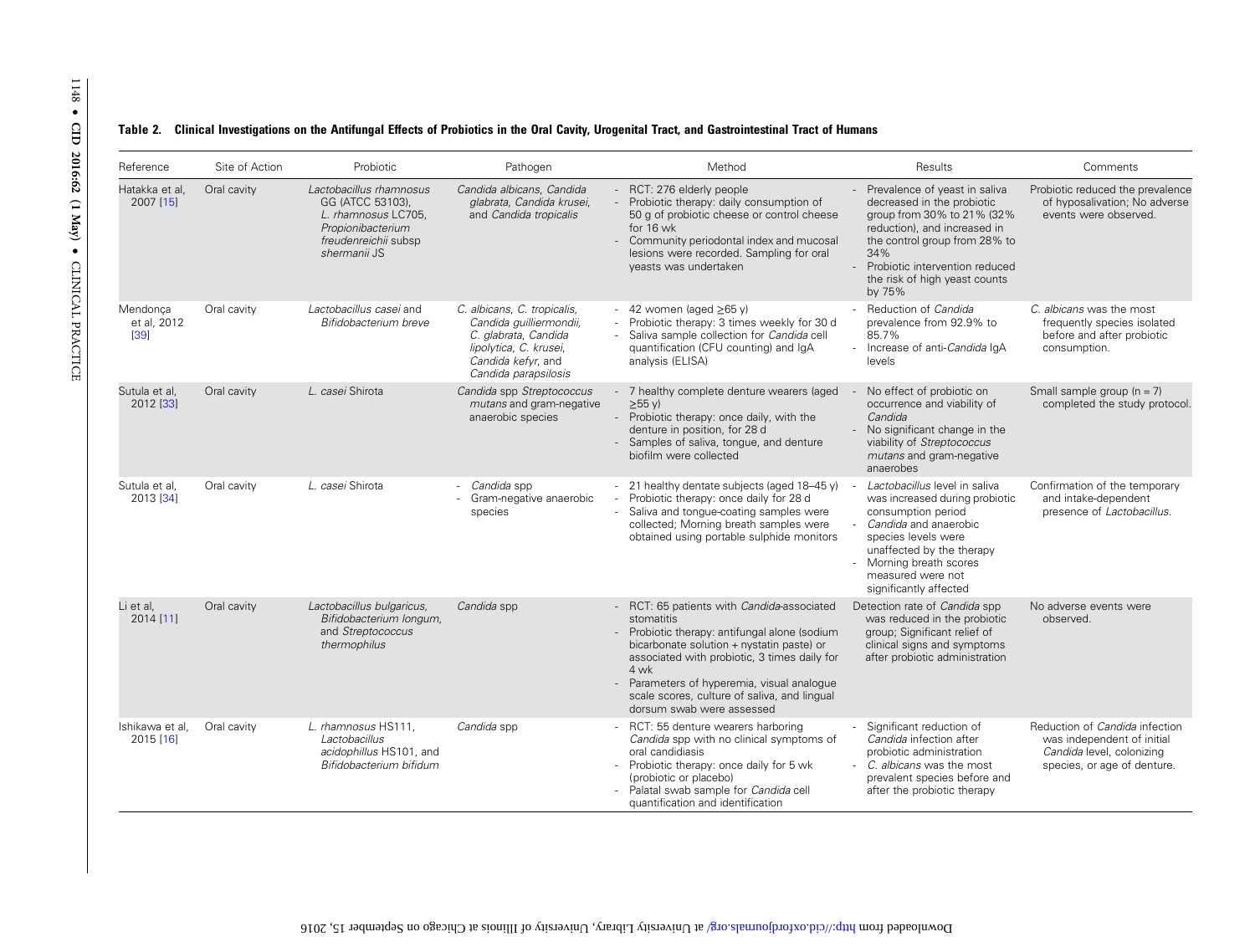Table 2 continued.

| Reference                         | Site of Action                      | Probiotic                                                                                                                                                                   | Pathogen    | Method                                                                                                                                                                                                                                                                                                                                    | Results                                                                                                                                                                                                          | Comments                                                                                                                                        |
|-----------------------------------|-------------------------------------|-----------------------------------------------------------------------------------------------------------------------------------------------------------------------------|-------------|-------------------------------------------------------------------------------------------------------------------------------------------------------------------------------------------------------------------------------------------------------------------------------------------------------------------------------------------|------------------------------------------------------------------------------------------------------------------------------------------------------------------------------------------------------------------|-------------------------------------------------------------------------------------------------------------------------------------------------|
| Kraft-Bodi<br>et al, 2015<br>[17] | Oral cavity                         | Lactobacillus reuteri DSM<br>17938 and L. reuteri<br>ATCC PTA 5289                                                                                                          | Candida spp | - RCT: 215 elderly people (aged $60-102$ y)<br>- Probiotic therapy: twice daily for 12 wk<br>(placebo or probiotic)<br>Prevalence and amount of Candida growth<br>(saliva and plaque samples), oral hygiene,<br>and gingival inflammation were assessed                                                                                   | Significant reduction of<br>Candida cells in saliva and<br>plaque after probiotic<br>administration<br>No differences in the levels of<br>supragingival plaque or<br>bleeding on probing were<br>observed        | "Strong taste" of the tablets and<br>qastric upset were<br>compliances reported in both<br>control and experimental<br>groups.                  |
| Pirotta et al,<br>2004 [38]       | Urogenital tract                    | L. rhamnosus and B.<br>longum (oral powder);<br>L. rhamnosus,<br>Lactobacillus<br>delbrueckii, L.<br>acidophilus, and<br>Streptococcus<br>thermophiles (vaginal<br>pessary) | Candida spp | RCT: 235 nonpregnant women (aged<br>18-50 y) with a short course of oral<br>antibiotic administration<br>Probiotic therapy: powder administration<br>twice daily and pessary once daily, for 6 d<br>of antibiotic course and 4 d after<br>- Vaginal swab was collected for Candida<br>identification<br>Identification of symptomatic VVC | The use of oral or vaginal forms of<br>probiotic bacteria could not<br>prevent postantibiotic<br>vulvovaginitis                                                                                                  | 10 d of probiotic therapy may be<br>insufficient time for the<br>occurrence of beneficial<br>effects against Candida spp in<br>the vagina.      |
| Martinez et al,<br>2009 [12]      | Urogenital tract                    | L. rhamnosus GR-1 and<br>L. reuteri RC-14                                                                                                                                   | Candida spp | RCT: 55 women diagnosed with VVC<br>Probiotic therapy: single dose of<br>fluconazole plus probiotic or placebo once<br>daily for 4 wk<br>Vaginal swab was collected for Candida<br>identification Clinical evaluation to detect<br>signs and symptoms of VVC                                                                              | Probiotic significant reduced<br>vaginal discharge, itching and/<br>or burning vaginal feeling,<br>dyspareunia, and/or dysuria<br>Probiotic reduced the<br>presence of Candida spp                               | Mild adverse effects were<br>reported, but could not be<br>definitely associated with<br>probiotic administration.                              |
| 2012 [2]                          | Vicariotto et al, Urogenital tract  | Lactobacillus fermentum<br>LF10 and L. acidophilus<br>LA02 (arabinogalactan<br>and<br>fructooligosaccharides<br>as prebiotics)                                              | Candida spp | - Thirty female patients (aged 23-64 y)<br>Probiotic therapy: once daily for 7 d, then<br>once every 3 d for additional 3 wk. In the<br>following month, once weekly<br>- Vaginal swabs were collected for yeast<br>identification                                                                                                        | - Probiotic significantly solved<br>Candida yeast symptoms in<br>86.6% of patients after 28 d<br>- At the end of the second<br>month, recurrences were<br>recorded in 11.5% of patients                          | Probiotic may establish and<br>maintain a protective barrier<br>effect against vaginal Candida.                                                 |
| Hu et al, 2013<br>$[1]$           | Urogenital tract<br>and oral cavity | Bifidobacterium and<br>Lactobacillus (DanActive<br>or YoPlus yogurt)                                                                                                        | Candida spp | - 24 women (17 HIV infected, 7 HIV<br>uninfected);<br>Probiotic therapy: 15 d consuming each<br>yogurt. 30-day washout period between<br>the 2 yogurt consumption periods<br>Oral and vaginal culture swabs were<br>collected                                                                                                             | - Less fungal colonization<br>among women was observed<br>after probiotic consumption<br>- HIV-infected women had<br>significantly lower vaginal<br>fungal colonization after<br>DanActive yogurt<br>consumption | Reduced oral fungal colonization<br>was observed in HIV-infected<br>women consuming probiotic<br>yogurts, but not statistically<br>significant. |
| Kovachev<br>et al, 2015<br>$[35]$ | Urogenital tract                    | L. acidophilus,<br>L. rhamnosus.<br>L. delbrueckii subsp<br>bulgaricus, and<br>S. thermophiles                                                                              | C. albicans | - 436 women (aged $17-50$ y) with<br>C. albicans vaginal infection<br>Probiotic therapy: antifungals alone<br>(fluconazole and fenticonazole) or<br>associated with vaginal probiotic agent<br>Clinical and microbiological tests were<br>performed                                                                                       | - Probiotic reduced clinical<br>complaints<br>- Probiotic therapy improved the<br>investigated parameters:<br>vaginal fluorine, vaginal tissue<br>changes, and pH                                                | Local application of probiotics<br>may improve the efficacy of<br>conventional antifungals and<br>prevent relapse.                              |
| Manzoni et al,<br>2006 [19]       | Gastrointestinal<br>tract           | L. casei subsp rhamnosus                                                                                                                                                    | Candida spp | - RCT: 80 preterm neonates with a very low<br>birth weight<br>- Probiotic therapy: human milk alone or<br>added with probiotic, for up to 6 wk<br>Samples from oropharyngeal, stool, gastric<br>aspirate, and rectal specimens were<br>collected to assess fungal colonization in<br>the GI tract                                         | Human milk supplemented<br>with probiotic reduced<br>significantly the incidence of<br>Candida enteric colonization<br>Probiotic reduced significantly<br>the numbers of fungal isolates                         | Probiotic reduced incidence and<br>intensity of enteric<br>colonization by Candida spp;<br>no adverse events were<br>observed.                  |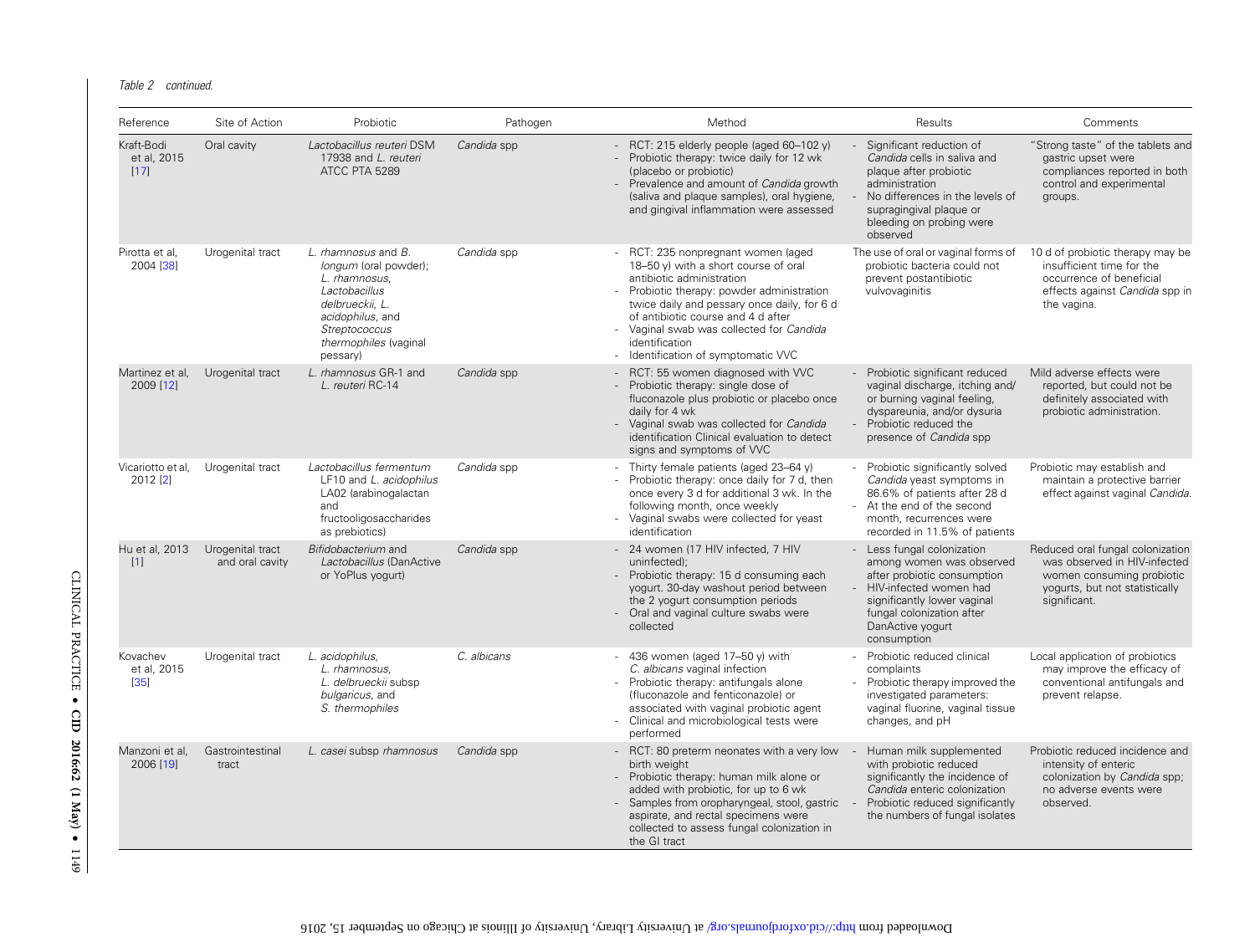Table 2 continued.

| Reference                  | Site of Action             | Probiotic                                                                                                         | Pathogen    | Method                                                                                                                                                                                                                                                                                                                                                                                                                                                            | Results                                                                                                                                                                                                                                                                           | Comments                                                                                                                                                                |
|----------------------------|----------------------------|-------------------------------------------------------------------------------------------------------------------|-------------|-------------------------------------------------------------------------------------------------------------------------------------------------------------------------------------------------------------------------------------------------------------------------------------------------------------------------------------------------------------------------------------------------------------------------------------------------------------------|-----------------------------------------------------------------------------------------------------------------------------------------------------------------------------------------------------------------------------------------------------------------------------------|-------------------------------------------------------------------------------------------------------------------------------------------------------------------------|
| Romeo et al,<br>2011 [21]  | Gastrointestinal<br>tract  | L. reuteri (ATCC 55730) and<br>L. rhamnosus (ATCC<br>53103)                                                       | Candida spp | - 249 preterms neonates with a birth weight<br><2500 g and a gestational age <37 wk<br>Probiotic therapy: breast milk or formula<br>milk alone, or supplemented with<br>1 probiotic, for up to 6 wk<br>- Clinical evaluations were performed. Stool<br>samples, oropharyngeal, and gastric<br>aspirate specimens were collected for<br>Candida detection. Blood cultures and<br>Platelia Candida test were conducted for<br>the diagnosis of invasive candidiasis | Probiotic reduced significantly<br>Candida stool colonization<br>L. reuteri group had a<br>significant higher reduction in<br>gastrointestinal symptoms<br>than the L. rhamnosus and<br>control groups<br>Probiotics reduced the<br>incidence of abnormal<br>neurological outcome | Probiotics may prevent<br>gastrointestinal colonization by<br>Candida, protect from late-<br>onset sepsis, and reduce<br>abnormal neurological<br>outcomes in preterms. |
| Demirel et al,<br>2013 [3] | Gastrointestinal<br>tract. | Saccharomyces boulardii                                                                                           | Candida spp | 181 preterm neonates with a gestational<br>age ≤32 wk and birth weight ≤1500 g<br>- Probiotic therapy: nystatin suspension<br>every 8 h, or breast milk or formula<br>supplemented with probiotic once daily<br>Samples of blood, urine, and cerebrospinal<br>fluid were collected to identify invasive<br>fungal infection Skin, stool, or rectal<br>cultures were obtained for Candida<br>detection                                                             | Candida colonization of the<br>skin and stool were similar<br>between probiotic and<br>nystatin groups<br>Clinical sepsis and number of<br>sepsis attacks were<br>significantly lower in the<br>probiotic group                                                                   | Prophylactic S. boulardii and<br>nystatin were equally effective<br>in reducing candidal<br>colonization and invasive<br>fungal infection.                              |
| Kumar et al,<br>2013 [18]  | Gastrointestinal<br>tract  | L. acidophillus,<br>L. rhamnosus,<br>B. longum, B. bifidum,<br>S. boulardii, and<br>Saccharomyces<br>thermophilus | Candida spp | - RCT: 150 children (aged $3 \text{ mo}-12 \text{ y}$ ) on<br>broad-spectrum antibiotics for at least 48 h<br>- Probiotic therapy: probiotic or placebo<br>twice daily for 7 d<br>Rectal swab, samples of urine and blood<br>were collected for Candida detection                                                                                                                                                                                                 | Probiotic therapy avoided a<br>significant increase in the<br>number of patients colonized<br>by Candida spp<br>Probiotic significantly reduced<br>the presence of Candida in the<br>urine, but not in the blood                                                                  | Probiotics may be an alternative<br>strategy to reduce Candida<br>infection in GI tract and urine in<br>children receiving broad-<br>spectrum antibiotics.              |
| Roy et al, 2014<br>[20]    | Gastrointestinal<br>tract  | L. acidophilus,<br>Bifidobacterium lactis, B.<br>longum, and B. bifidum                                           | Candida spp | RCT: 112 preterm neonates (gestational<br>age <37 wk and birth weight <2500 g)<br>Probiotic therapy: breast milk<br>supplemented with probiotic or placebo,<br>twice daily for up to 6 wk<br>- Clinical evaluations were performed. Stool<br>samples and gastric aspirate specimens<br>were collected for Candida detection.<br>Blood cultures and Platelia Candida test<br>were conducted for the diagnosis of<br>invasive candidiasis                           | Probiotic therapy reduced the<br>duration of hospitalization and<br>stool fungal colonization<br>Fungal infection was<br>significant less in the probiotic<br>aroup<br>Full feed establishment was<br>earlier in probiotic group.                                                 | Probiotics may reduce enteral<br>fungal colonization and reduce<br>invasive fungal sepsis in<br>low-birth-weight neonates.                                              |

Abbreviations: CFU, colony-forming units; ELISA, enzyme-linked immunosorbent assay; GI, gastrointestinal; HIV, human immunodeficiency virus; IgA, immunoglobulin A; RCT, randomized controlled trial; VVC, vulvovaginal candid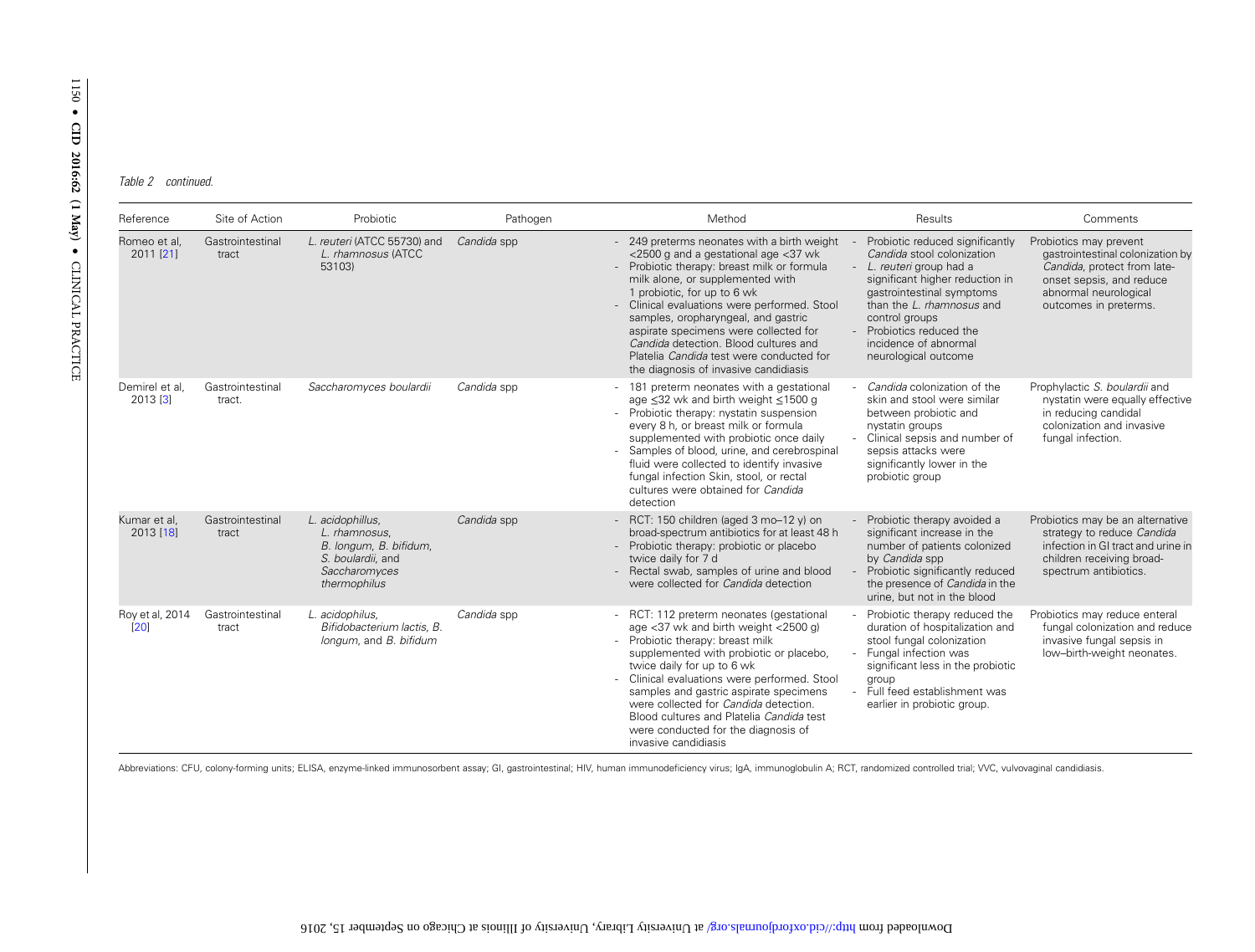chronicity of these diseases, there are only a few in vivo studies evaluating the effect of probiotics on suppressing oral candidiasis. These indicate that probiotics may be a useful adjunct in the battle against oral candidiasis, especially as a prophylactic agent in immunocompetent individuals.

The elderly are a group particularly susceptible to oral candidiasis even in health, due to the prosthesis (dentures) they frequently wear and hyposalivation. Their weakened immune status may favor the recurrence of candidiasis. Two research groups have shown that the daily consumption of lactobacillilaced cheese [[15\]](#page-10-0) or lozenges [\[17](#page-10-0)] significantly reduces the high yeast counts in saliva and biofilms in the elderly. Because biofilms on oral prosthetic devices act as potent reservoirs of the yeast, the mechanical removal of biofilms associated with the regular use of probiotics that reduce the oral burden of Candida could play a major role in preventing oral candidiasis in denture wearers. Interestingly, one study reported increased salivary flow as a salutary accompaniment to probiotic administration [\[15](#page-10-0)].

As mentioned, full denture wearers suffer frequently from Candida-associated denture stomatitis [[4](#page-9-0)], which lowers the quality of life. Ishikawa et al [\[16](#page-10-0)] have reported that a probiotic product, when regularly placed on the palatal surface of maxillary dentures, reduced oral candidal burden in healthy denture wearers. These preliminary data imply that multispecies probiotics, together with good denture hygiene, may help suppress recurrence of these chronic infections [[11](#page-9-0)].

Commercial food products with probiotics are common worldwide. A widely available probiotic-laced drink containing Lactobacillus casei and Bifidobacterium breve was able to reduce the prevalence of oral Candida in healthy individuals [\[39\]](#page-10-0). A significant increase in anti-Candida immunoglobulin A levels was associated with probiotic consumption [[39\]](#page-10-0). In contrast, the identical product did not significantly affect the oral candidal colonization in complete denture wearers [\[33\]](#page-10-0) and in healthy dentate people [[34](#page-10-0)], after 4 weeks of administration. The lower dose of probiotic intake and the small number of individuals included in the latter studies may explain these divergent observations.

## Urogenital Tract

Chronic VVC is a widely prevalent disease and impacts the life quality of thousands of women the world over. Although standard antifungals are effective, there is no alternative approach for suppressing these recalcitrant infections. Several groups have therefore evaluated the efficacy of probiotics in the treat-ment and prophylaxis of VVC [[1](#page-9-0), [2](#page-9-0), [12](#page-9-0), [35\]](#page-10-0).

Two studies conducted on healthy women have reported that the coadministration of probiotics with standard antifungal therapy (fluconazole) was more effective in reducing symptoms of VVC, including vaginal discharge, pruritus vulvae, vulvar and vaginal erythema, dyspareunia, and dysuria compared with a group treated with antifungals alone [[12](#page-9-0), [35\]](#page-10-0). Clinical improvement was also observed after local administration of a commercial slow-release probiotic product alone, without an antifungal agent, in healthy women with recurrent VVC [[2](#page-9-0)]. Similarly, in a study conducted in immunocompromised women, who are highly susceptible to recurrent and complicated VVC infection, probiotic yogurt consumption led to a decreased frequency of infection [\[1\]](#page-9-0).

In contrast, another well-controlled study reported that probiotic bacteria taken both orally and locally were unable to prevent postantibiotic VVC in immunocompetent individuals who took oral antibiotics [[38\]](#page-10-0). Qualitative and quantitative differences in the probiotic strains, as well as the period of probiotic administration, are likely to be the reasons for the divergent results between the foregoing studies.

## Gastrointestinal Tract

Candida species are common inhabitants of the GI tract of humans. Perturbation of the local microbiome, however, leads to dysbiosis within this ecosystem, leading to candidal overgrowth and possible invasive infections, especially in infants [[21\]](#page-10-0).

Hence, immunocompromised children, especially preterm neonates with low birth weight, have been the target population of a number of studies evaluating the efficacy of probiotics against candidal colonization of the GI tract [\[3,](#page-9-0) [19](#page-10-0)–[21\]](#page-10-0). Within this population, most researchers have reported a significant reduction in the incidence and intensity of enteric candidal colonization with probiotic-laced human milk, administered either with or without concurrent antifungals [[19](#page-10-0)-[21\]](#page-10-0). Important secondary effects of the probiotics observed in these studies include reduction of sepsis episodes [\[3\]](#page-9-0), early establishment of full feeding associated with reduction in the duration of hospitalization [[20\]](#page-10-0), and the decrease in the incidence of abnormal neurological outcomes associated with late-onset sepsis [[21\]](#page-10-0).

Broad-spectrum antibiotics are notorious for their ability to cause GI tract dysbiosis and candidiasis [\[18,](#page-10-0) [38](#page-10-0)]. In immunocompetent children who had received broad-spectrum antibiotics, probiotic therapy led to a reduction of gastrointestinal candidal colonization as well as candiduria—a surrogate marker of invasive fungal infection [[18\]](#page-10-0).

## POSSIBLE MECHANISMS OF ACTION OF **PROBIOTICS**

Clearly, the major attribute of probiotics appears to be the restoration of a natural healthy microbiome in a given habitat, turning it from a catastrophic, disease-inducing, dysbiotic microbiota to a healthy, symbiotic, stable equilibrium. A number of hypotheses, most unproven as yet, has been proposed for the genesis of this well-balanced state from disease to health. Probiotics may compete for nutrients and receptors on the cell surfaces with the pathogenic microorganisms, thus preventing their adhesion and colonization on the mucosal surfaces [[2,](#page-9-0) [29\]](#page-10-0). Co- and auto-aggregation of probiotics with the formation of a critical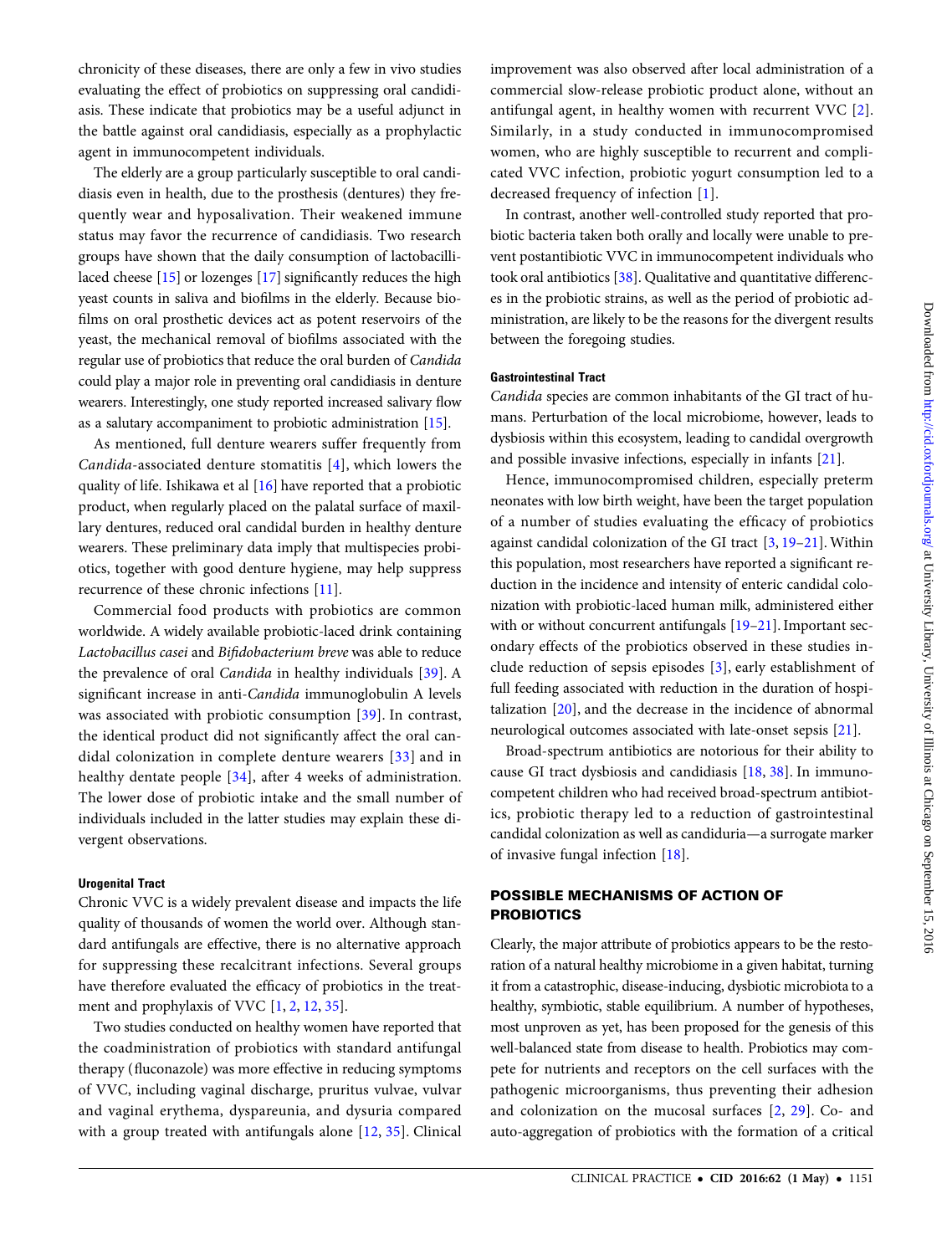<span id="page-9-0"></span>mass required for a healthy biofilm development may act as a protective lining against pathogenic infection [[30\]](#page-10-0). Apart from the above, the production of biosurfactants that interfere with microbial adhesion and desorption [[37\]](#page-10-0), the release of exometabolites such as lactic, acetic, and capric acid, and the production of bacteriocins and hydrogen peroxide  $(H_2O_2)$  are other possible attributes postulated as mechanisms for probiotic activity [\[24](#page-10-0)–[26\]](#page-10-0). Despite such in vitro data on the inhibitory effect of probiotic products on yeasts, the direct effect of probiotics on mucosal candidiasis is yet be shown in a laboratory environment mimicking the oral cavity, vagina, or GI tract.

The host response to probiotics is likely to play an important role in probiotic-mediated microbiome effects. The modulation of both innate and adaptive immune systems is probably associated with alteration of the cytokine profile and Candida recognition by epithelial and immune defense cells [\[28,](#page-10-0) [36](#page-10-0), [40](#page-10-0)]. Evidence to imply probiotic interference with these host defense factors during candidal infestation is still needed.

With respect to candidal infection, probiotics were found to reduce filamentation and biofilm development in C. albicans, 2 key virulence attributes of this fungus [[25,](#page-10-0) [28](#page-10-0)]. As the yeast form of Candida, as opposed to the hyphal form, is more susceptible to phagocytosis [[40\]](#page-10-0), probiotics appear to assist the host combat the pathogen more effectively by suppressing filamentation. Despite the evidence that probiotic bacteria may affect the expression of genes associated with biofilm formation and filamentation of Candida species [[25\]](#page-10-0), the mechanisms by which probiotics affect these yeasts attributes are still unclear.

Administration of probiotics in tandem with antifungal drugs synergizes clearance of Candida [11, 12, [35\]](#page-10-0). Apart from the obvious antifungal effect of the drug, the role of the probiotic under these conditions remains to be elucidated. The increased expression of stress-related genes and decreased expression of genes involved in drug resistance in Candida, promoted by the probiotics, would possibly increase the fungus's susceptibility to the antifungal agent administered [\[25](#page-10-0)].

## SAFETY AND RISKS OF PROBIOTIC THERAPY

A range of bacteria has been utilized as probiotics in humans, depending on the pathological condition. None of the clinical studies mentioned above have reported adverse effects directly related to probiotics, suggesting their safety. Nevertheless, the safety, efficacy, and functionality of probiotic bacteria should be tested in healthy as well as in compromised individuals prior to their administration as therapeutic agents.

## FUTURE PERSPECTIVES AND CONCLUSIONS

Clinical studies indicate that probiotics may reduce Candida colonization on human mucosal surfaces, relieve signs and symptoms of fungal infection, and enhance the antifungal effect of conventional therapy, implying that probiotics have the potential to sustain a healthy mucosal microbiota by acting both as prophylactic and adjunctive therapy against candidiasis. In vitro studies indicate that the antifungal effect of probiotics is likely to be due to their interference with Candida biofilm development and hyphal differentiation. However, it is premature to designate probiotics as an alternative to antifungals as yet, due to the paucity of available clinical trials. In particular, case-control clinical trials with adequate patient numbers are warranted, not only to ascertain the activity of the probiotic formulations, but also to evaluate their dosage, administration schedules, side effects, and biodynamics in humans. As with any formulations of live organisms, other concerns that need further investigation include the potential for selection of resistant strains, mutability, and tolerability on prolonged use, as well as pathogenic potential in immunocompromised patients. Given these caveats, probiotics may serve in the future as worthy allies in the battle against chronic mucosal fungal infections.

## Note

Potential conflicts of interest. All authors: No reported conflicts. All authors have submitted the ICMJE Form for Disclosure of Potential Conflicts of Interest. Conflicts that the editors consider relevant to the content of the manuscript have been disclosed.

### References

- 1. Hu H, Merenstein DJ, Wang C, et al. Impact of eating probiotic yogurt on colonization by Candida species of the oral and vaginal mucosa in HIV-infected and HIV-uninfected women. Mycopathologia 2013; 176:175–81.
- 2. Vicariotto F, Del Piano M, Mogna L, Mogna G. Effectiveness of the association of 2 probiotic strains formulated in a slow release vaginal product, in women affected by vulvovaginal candidiasis: a pilot study. J Clin Gastroenterol 2012; 46(suppl): S73–80.
- 3. Demirel G, Celik IH, Erdeve O, Saygan S, Dilmen U, Canpolat FE. Prophylactic Saccharomyces boulardii versus nystatin for the prevention of fungal colonization and invasive fungal infection in premature infants. Eur J Pediatr 2013; 172:1321–6.
- 4. Samaranayake LP. Superficial oral fungal infections. Curr Opin Dent 1991; 1:415–22.
- 5. Brzozowski T, Zwolinska-Wcislo M, Konturek PC, et al. Influence of gastric colonization with Candida albicans on ulcer healing in rats: effect of ranitidine, aspirin and probiotic therapy. Scand J Gastroenterol 2005; 40:286–96.
- 6. Sardi JC, Scorzoni L, Bernardi T, Fusco-Almeida AM, Mendes Giannini MJ. Candida species: current epidemiology, pathogenicity, biofilm formation, natural antifungal products and new therapeutic options. J Med Microbiol 2013; 62(pt 1):10–24.
- 7. Saarela M, Mogensen G, Fonden R, Matto J, Mattila-Sandholm T. Probiotic bacteria: safety, functional and technological properties. J Biotechnol 2000; 84:197–215.
- 8. Shida K, Nomoto K. Probiotics as efficient immunopotentiators: translational role in cancer prevention. Indian J Med Res 2013; 138:808–14.
- 9. Khalesi S, Sun J, Buys N, Jayasinghe R. Effect of probiotics on blood pressure: a systematic review and meta-analysis of randomized, controlled trials. Hypertension 2014; 64:897–903.
- 10. Jones ML, Tomaro-Duchesneau C, Martoni CJ, Prakash S. Cholesterol lowering with bile salt hydrolase-active probiotic bacteria, mechanism of action, clinical evidence, and future direction for heart health applications. Expert Opin Biol Ther 2013; 13:631–42.
- 11. Li D, Li Q, Liu C, et al. Efficacy and safety of probiotics in the treatment of Candida-associated stomatitis. Mycoses 2014; 57:141-6.
- 12. Martinez RC, Franceschini SA, Patta MC, et al. Improved treatment of vulvovaginal candidiasis with fluconazole plus probiotic Lactobacillus rhamnosus GR-1 and Lactobacillus reuteri RC-14. Lett Appl Microbiol 2009; 48:269–74.
- 13. Coman MM, Verdenelli MC, Cecchini C, et al. In vitro evaluation of antimicrobial activity of Lactobacillus rhamnosus IMC 501®, Lactobacillus paracasei IMC 502® and SYNBIO® against pathogens. J Appl Microbiol 2014; 117:518–27.
- 14. Hasslöf P, Hedberg M, Twetman S, Stecksen-Blicks C. Growth inhibition of oral mutans streptococci and candida by commercial probiotic lactobacilli—an in vitro study. BMC Oral Health 2010; 10:18.